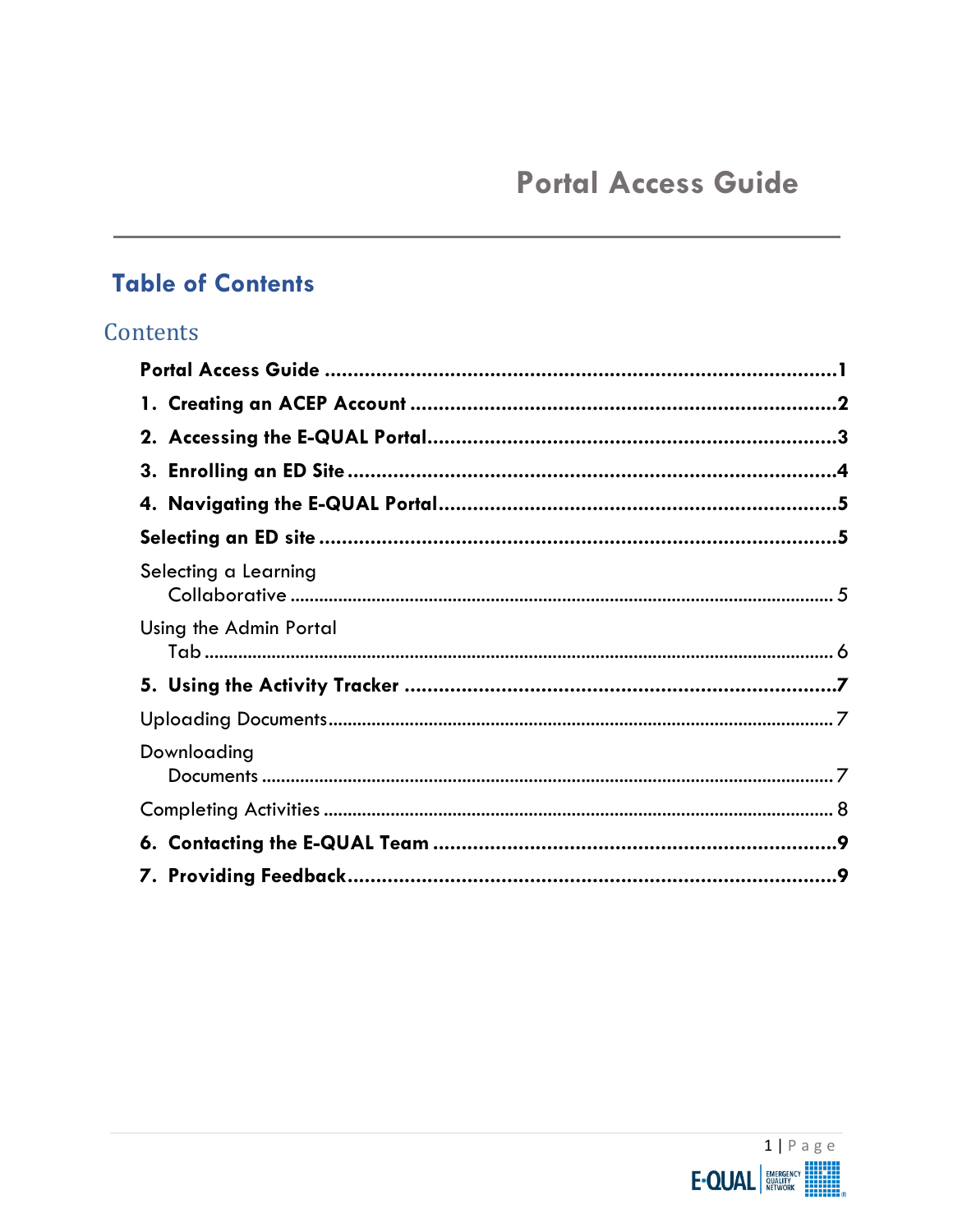# <span id="page-1-0"></span>**1. Creating an ACEP Account**

If you already have an account, please move to **Section 2: Accessing the E-QUAL Portal**.

If you already enrolled, please move to **Section 4: Navigating the E-QUAL Portal.**

*The numbered arrows on each screenshot correspond with the step number in each section/sub-section*

Champions must have an ACEP account to gain Portal access.



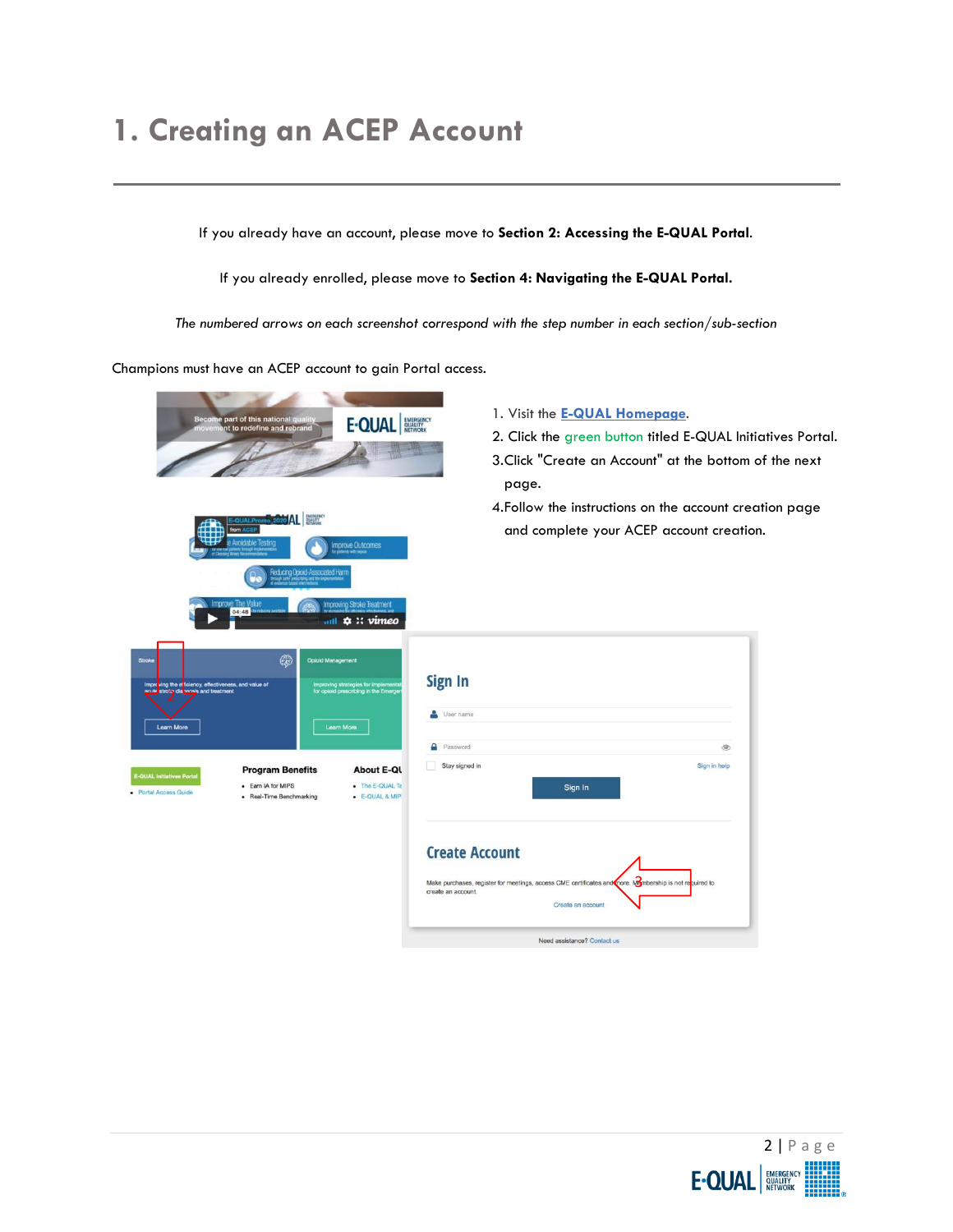# <span id="page-2-0"></span>**2. Accessing the E-QUAL Portal**



- 1. Visit the **E-QUAL [Homepage](http://email.acep.org/c/4/?T=NjEzMDk3MDg%3AMDItYjE3MzE5LTQyODY0OTEyNTc5NzRkYjM4MTUyN2RiN2Y1NzVjZjJl%3AZHNoYXJtYUBhY2VwLm9yZw%3AY29udGFjdC03NjA2NWQ3YzBkNTFlNzExODE1MDBhODQ5ZWM2MTI4Yi0xZmEwODRkOWJhOTc0MmRmYTdlNjdiMzNlMjA3MDQ3Mw%3AZmFsc2U%3AMA%3AQWNjZXNz%3AaHR0cHM6Ly93d3cuYWNlcC5vcmcvZXF1YWwvP19jbGRlZT1aSE5vWVhKdFlVQmhZMlZ3TG05eVp3JTNkJTNkJnJlY2lwaWVudGlkPWNvbnRhY3QtNzYwNjVkN2MwZDUxZTcxMTgxNTAwYTg0OWVjNjEyOGItMWZhMDg0ZDliYTk3NDJkZmE3ZTY3YjMzZTIwNzA0NzMmZXNpZD1lODEwMjA2NS0wNWNhLWU3MTEtODE1MC0wYTg0OWVjNjEyOGI&K=WRMiWOsSap6W-0WYK2Gq5g)**.
- 2. Click the green button titled E-QUAL Initiatives Portal.
- 3.Use your ACEP login credentials to sign-in. Click
- "Continue" on the next page.

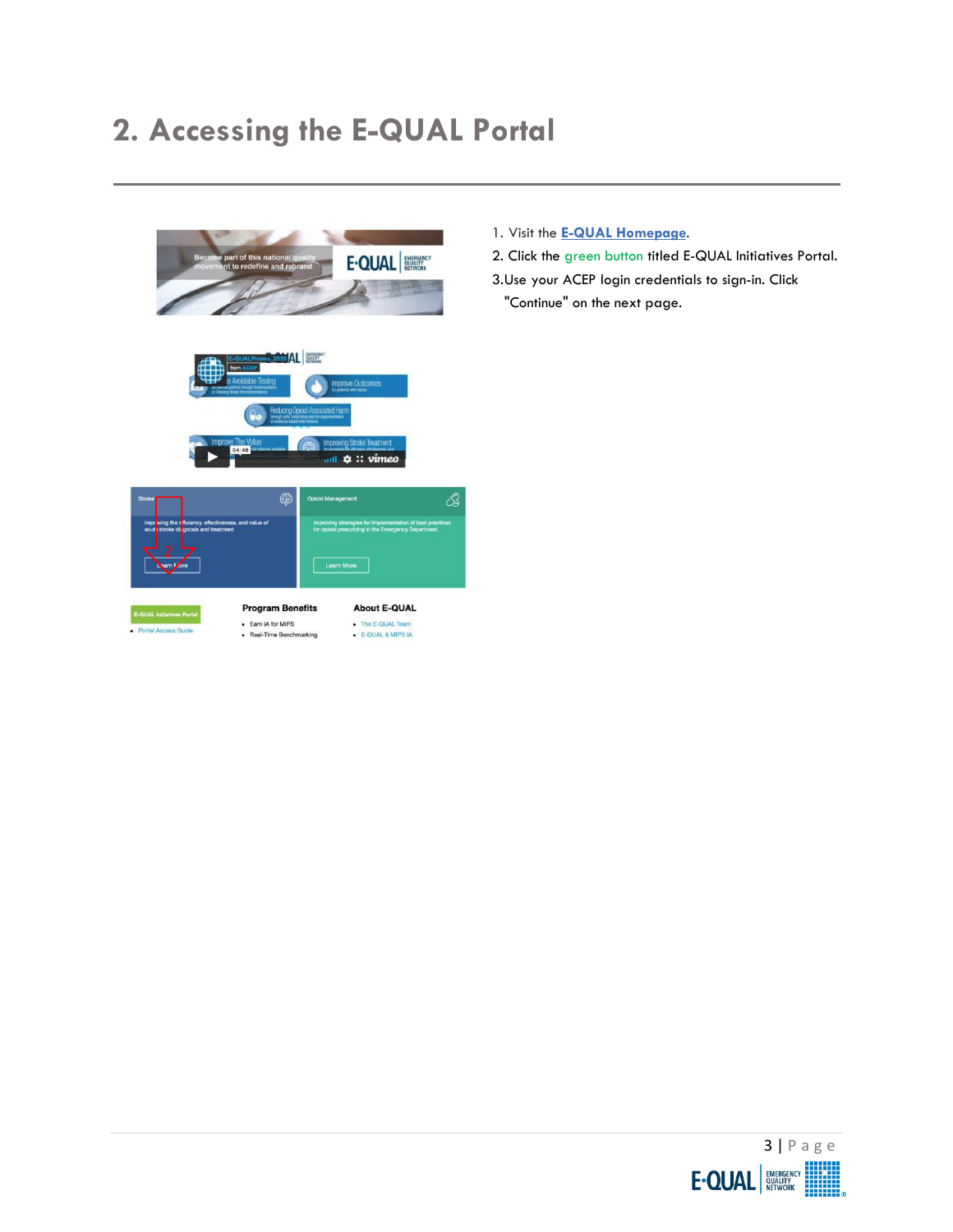## <span id="page-3-0"></span>**3. Enrolling an ED Site**

All Champions will have to enter ED site details through the portal before gaining full access to each collaboratives' activities. If you are part of an *ED group with multiple ED locations*, **you must enroll each site as a separate entity**. Champions for *new ED sites* please **Skip to Step 2**.

| <b>Example 2</b><br><b>Example 2</b><br><b>Example 2</b><br><b>Example 2</b><br><b>Physicians</b><br>E-QUAL  <br>NONS EMPISENCY CARE                                                                                                                                                                                                                                                                                                                    | $\mathbf{Q}$ |
|---------------------------------------------------------------------------------------------------------------------------------------------------------------------------------------------------------------------------------------------------------------------------------------------------------------------------------------------------------------------------------------------------------------------------------------------------------|--------------|
| 2020 enrollment is now available                                                                                                                                                                                                                                                                                                                                                                                                                        |              |
| 量<br>2<br><b>Avoidable Imaging Wave IV</b>                                                                                                                                                                                                                                                                                                                                                                                                              | 1            |
| <b>ESSE</b><br>2018<br>$\otimes$<br>2<br>Site<br>FIN ED Site<br>3a<br>+ Add <del>ED S</del> te                                                                                                                                                                                                                                                                                                                                                          | ×<br>3b      |
| $\blacksquare \qquad \qquad \blacksquare \qquad \qquad \blacksquare \qquad \qquad \blacksquare \qquad \qquad \blacksquare \qquad \blacksquare$                                                                                                                                                                                                                                                                                                          |              |
| ig at<br><b>Add ED Site</b><br><b>ED Site Questionnaire</b><br>If you are associated with more than one omergency department, please onroll cash participating site separately.<br>Tell us a little about your ED (Calendar Year 2018)<br>ingen<br>Weiterstanden<br>is your EO part of a larger group?<br>$\frac{1}{\sqrt{2}}$<br>is your site considered one of the following (Check all that apply)<br>Critical Access<br>Selety Ned<br>Rua           |              |
| Government (Veterang Afizirs, Military, Federal)<br>Hospital beard ED<br>Freemanding RO<br>Urgo et Care<br>None of the above<br>In your ED a realdency teaching site?<br>Emergency Medicine residency home site<br>ī<br>Emargency Medicine residency, affiliate alter<br>Resident (Nonemergenzy modeline) support ED staffing<br>No residerts staffing in LLD                                                                                           | 4            |
| pratives you are interested in enrolling your ED into. You can participate in more than one learning<br><b>Opioid</b><br><b>Stroke</b><br>matives to opioids (ALTO),<br>Improving the efficiency, effe<br>Implement alte<br>improve opioid prescribing, and adopt<br>value of acute stoke diagnosis<br>x<br>harm reduction strategies and medication<br>treatment.<br>assisted therapy.<br>5<br>Enroll in Opioids Wave III<br>Enroll in Stroke Wo<br>c. |              |

- 1. If your site was enrolled in E-QUAL for the previous year, then enter your site's portal and Click the "EnrollNow" button on the top green banner. *(Skip to Step 3)*
- 2. Click the "Site" tab on the left panel.
- 3. Select your Site
	- a. Search for you ED site name in the search bar, Select, and skip to step 4.
	- b. If not found, hit the "Add ED Site"
	- c. Fill out the survey and submit.
- 4. Select the collaborative(s) your site would like to join and hit the "Complete" button.
- 5. Your site(s) is now enrolled in E-QUAL!
- 6. As Champion, you will be notified by the E-QUAL Team when your site's Portal is activated.

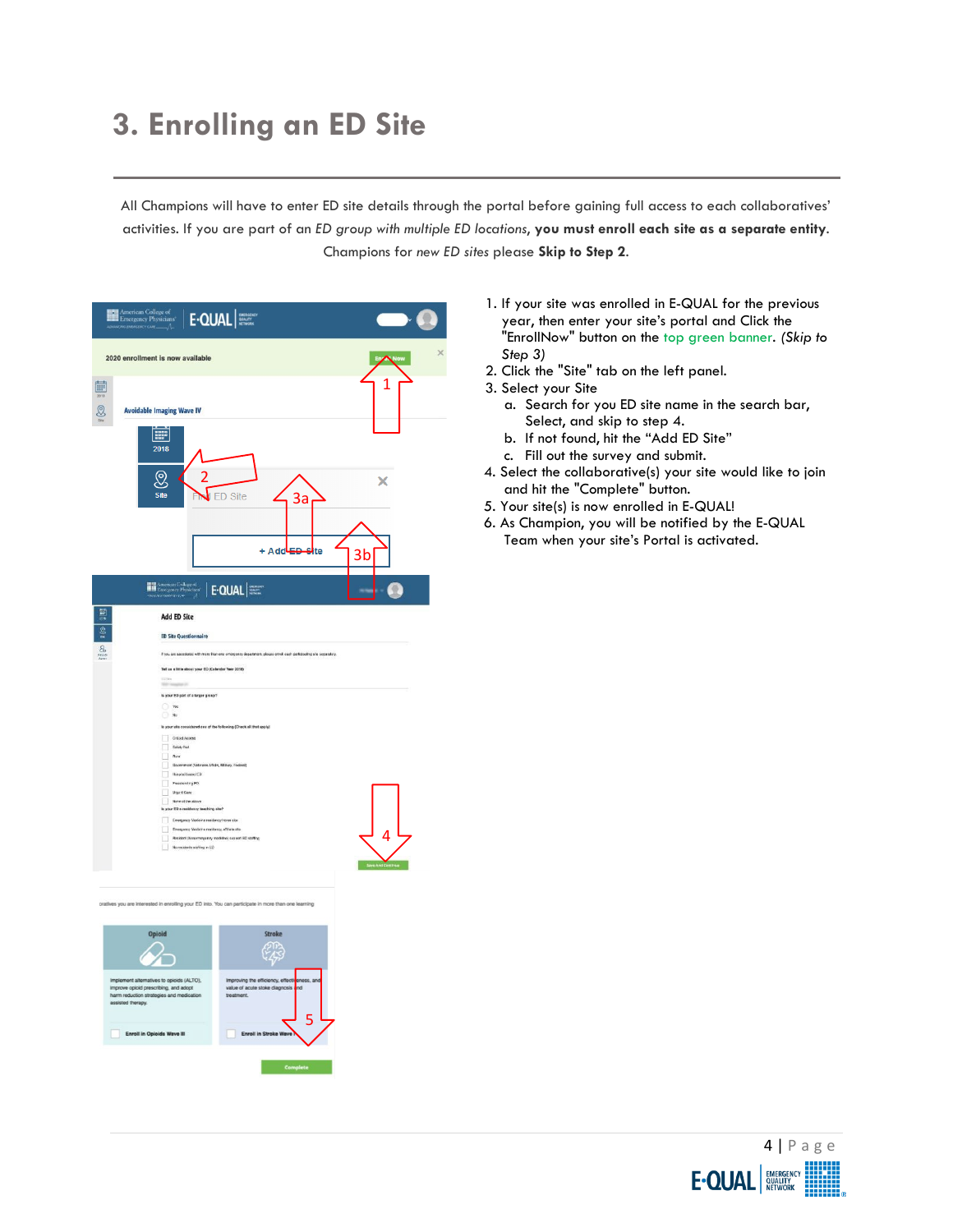### <span id="page-4-0"></span>**4. Navigating the E-QUAL Portal**

<span id="page-4-2"></span><span id="page-4-1"></span>

#### **Activity Tracker**

Use the E-QUAL portal to track and complete activities for the Wave II Chest Pain Initiative. Activities are aligned with E-QUAL educational offerings but can be completed at any time durning<br>the learning collaborative.





Submit benchmarking data to assess current performance (January to March 2018) on Chest Pain metrics

#### **Selecting an ED site**

- 1. Click on the "Year" tab on the left panel and select the current year.
- 2. Click the "Site" tab on the left panel, and search for your ED site in the field provided.
- 3. Select your site

### **Selecting a Learning Collaborative**

Once an ED site is selected the left panel will expand to show a tab for each Learning Collaborative enrolled in plus an Admin Portal tab.

- 1. Click on a "Learning Collaborative" tab on the left panel to access the Activity Tracker (NOTE: specific to each collaborative).
- 2. You should now see your site's Activity Tracker (pictured in the screenshot to the left, bottom).
- 3. Your ED's participation throughout the collaborative will be tracked here.

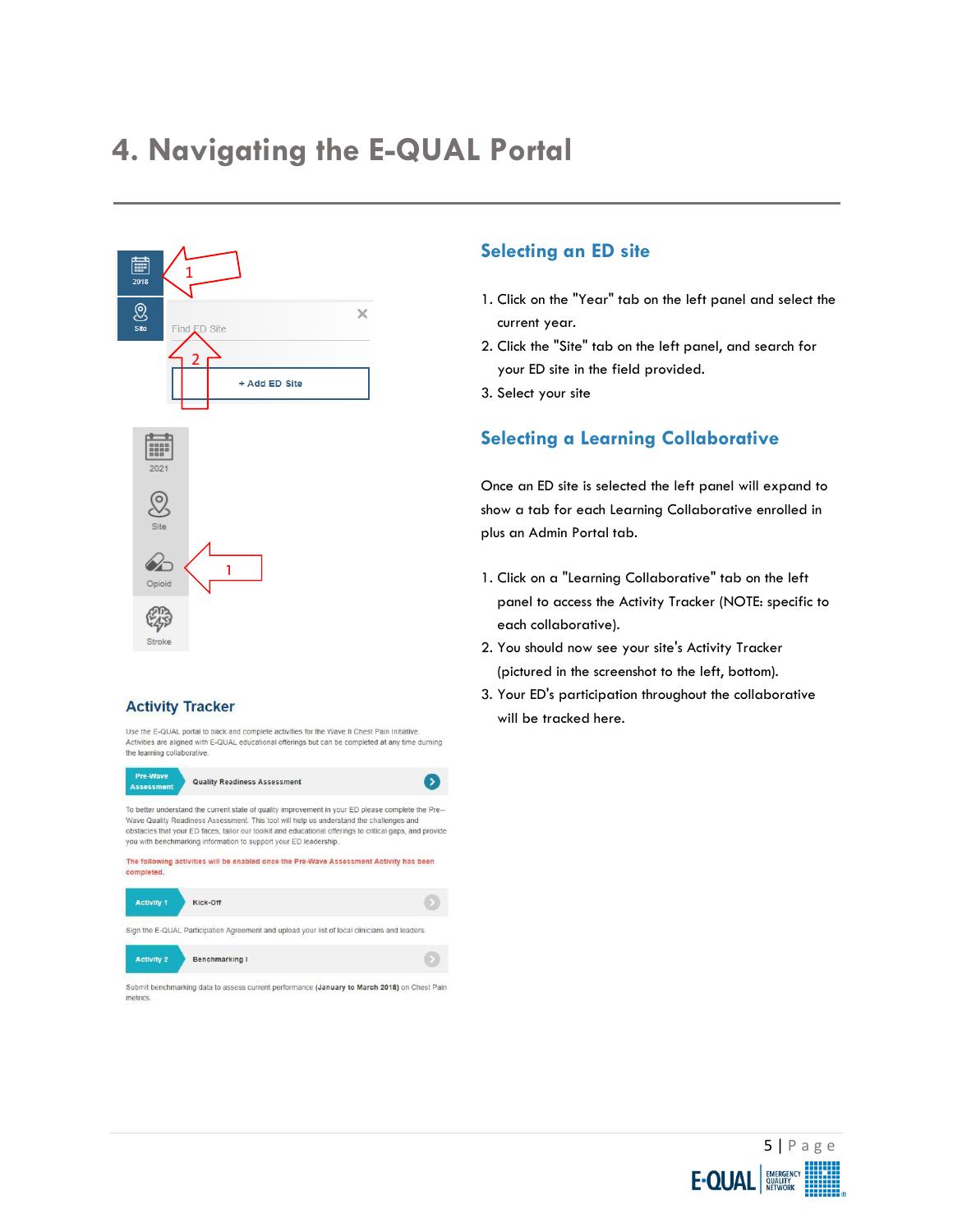<span id="page-5-0"></span>

#### **Admin Portal**



#### **Using the Admin Portal Tab**

Through the Admin Portal, a site Champion will be able to invite or remove other site points-of-contact. We recommend 1-3 contacts per site.

- 1. From the Activity Tracker, select the "Admin Portal" tab on the left panel below the collaborative tabs.
- 2. The *Initiatives* and *Participants* boxes should now be visible (pictured left, bottom).
- 3. The *Initiatives* box depicts in which collaborative(s) an ED site is enrolled.
- 4. The *Participants* box shows Name and Email for all points-of-contact.
- 5. Click the "Add Participant" button and fill out the required information to add additional points-ofcontact.
- 6. Invited contacts will receive an e-mail from Customer Services and will need to accept the invitation before having access to the portal. Their status will change from *Invitation Pending* to *Active.*
- 7. Hovering the mouse pointer over the Action Spiral reveals an option to remove points-of-contact, regardless of Status. If your Status is *Read Only*, you can view the your site's portal and activities, but will be unable to make any edits.

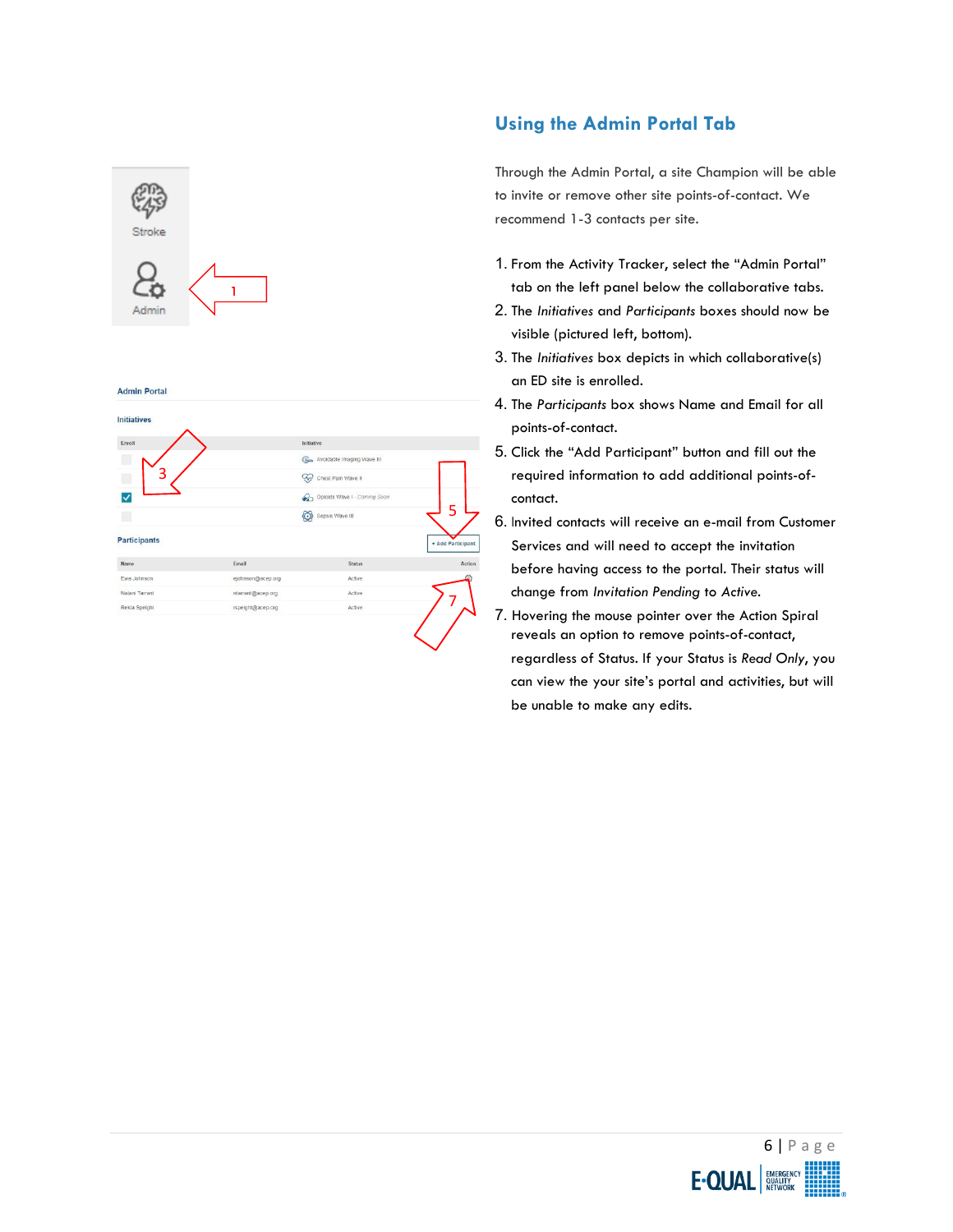## <span id="page-6-0"></span>**5. Using the Activity Tracker**

#### <span id="page-6-1"></span>**Kick-Off**

Begin your E-QUAL Avoidable Imaging Quality Improvement Project by ensuring your ED is committed to joining this national quality improvement learning collaborative. Activity 1 requires the completion of 4 tasks designed to set your ED Avoidable Imaging quality improvement efforts on the right path:



Provider List

െ

 $\bullet$ 

Certificate of Completion

E-QUAL Avoidable Imaging Tool Ki ing Wisely Recom tickt fineme

**Resources** 

 $\overline{\mathbf{r}}$ 

<span id="page-6-2"></span>Quality Readiness Assessme

Kick-Off

Benchmarking

### **Uploading Documents**

Some Activities ask for site-specific documents to be uploaded. *All necessary information regarding the file type and contents are on the upload bar.* Note some uploads are necessary for Activity completion, and other are only necessary for certain MIPS IA. Please check the Improvement Activity Cross Map for questions regarding file uploads and the associated IA.

- 1. Some uploads require the use of a specified template. **Make sure to download this file first (NOTE: all data must be entered exactly as described).**
- 2. To upload the file, click on the "Upload" link and select the appropriate file from your file explorer.

### **Downloading Documents**

At several intervals throughout the collaborative, the E-QUAL Team will provide site-specific files to download. All file downloads will be available from a site's Activity Tracker page, on the right panel (pictured).

- 1. Click the desired download and the file will download directly to the specified "Downloads" folder on your hard drive.
- 2. Downloads include, Benchmarking I & II reports, and Certificate of Completion.
- 3. The E-QUAL team will inform site Champions when downloads are available.

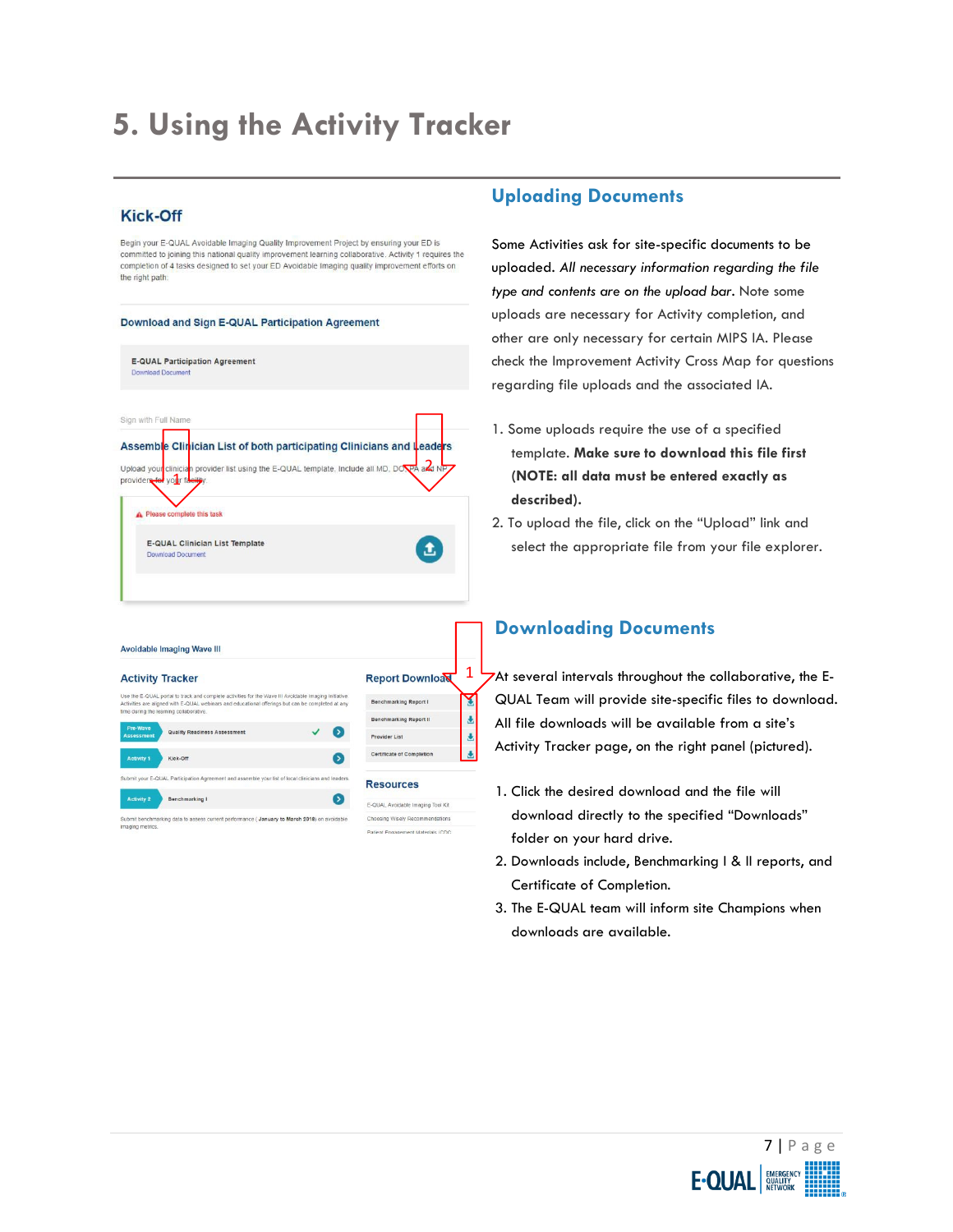#### <span id="page-7-0"></span>**Activity Tracker** Use the E-QUAL portal to track and complete activities for the Wave III Avoidable naging Initiative. Activities are aligned with E-QUAL webinars and educational offerings but can b **iom** time during the learning collaborative. Pre-Wave Quality Readiness Assessment Assessment To better understand the current state of quality improvement in your ED please complete the Pre-Wave Quality Readiness Assessment. This tool will help us understand the challenges and obstacles that your ED faces, tailor our toolkit and educational offerings to critical gaps, and provide

you with benchmarking information to support your ED leadership.

The following activities will be enabled once the Pre-Wave Assessment Activity has been completed.

| <b>Activity 1</b> | Kick-Off                                                                                        |  |
|-------------------|-------------------------------------------------------------------------------------------------|--|
|                   | Submit your E-QUAL Participation Agreement and assemble your list of local clinicians and leade |  |

**Activity 2** Benchmarking I

Submit benchmarking data to assess current performance (January to March 2018) on avoidable imaging metrics.

### **Activity Tracker**

Use the E-QUAL portal to track and complete activities for the Wave III Avoidable aging Initiative. Activities are aligned with E-QUAL webinars and educational offerings but can be ted at any time during the learning collaborative 2



**Activity 2** Benchmarking I

Submit benchmarking data to assess current performance (January to March 2018) on avoidable imaging metrics.

**Completing Activities**

eted at any

 $\rightarrow$ 

 $\bullet$ 

1. The *Pre-Wave Quality Readiness Assessment* must be completed first. Then all other Activities will open.

- 2. Once complete, a green checkmark will appear on the Activity Tracker and all Activities will open.
- 3. The E-QUAL Team will provide monthly updates and reminder mailings to keep all ED sites on track to complete all Activities by the end of the collaborative.